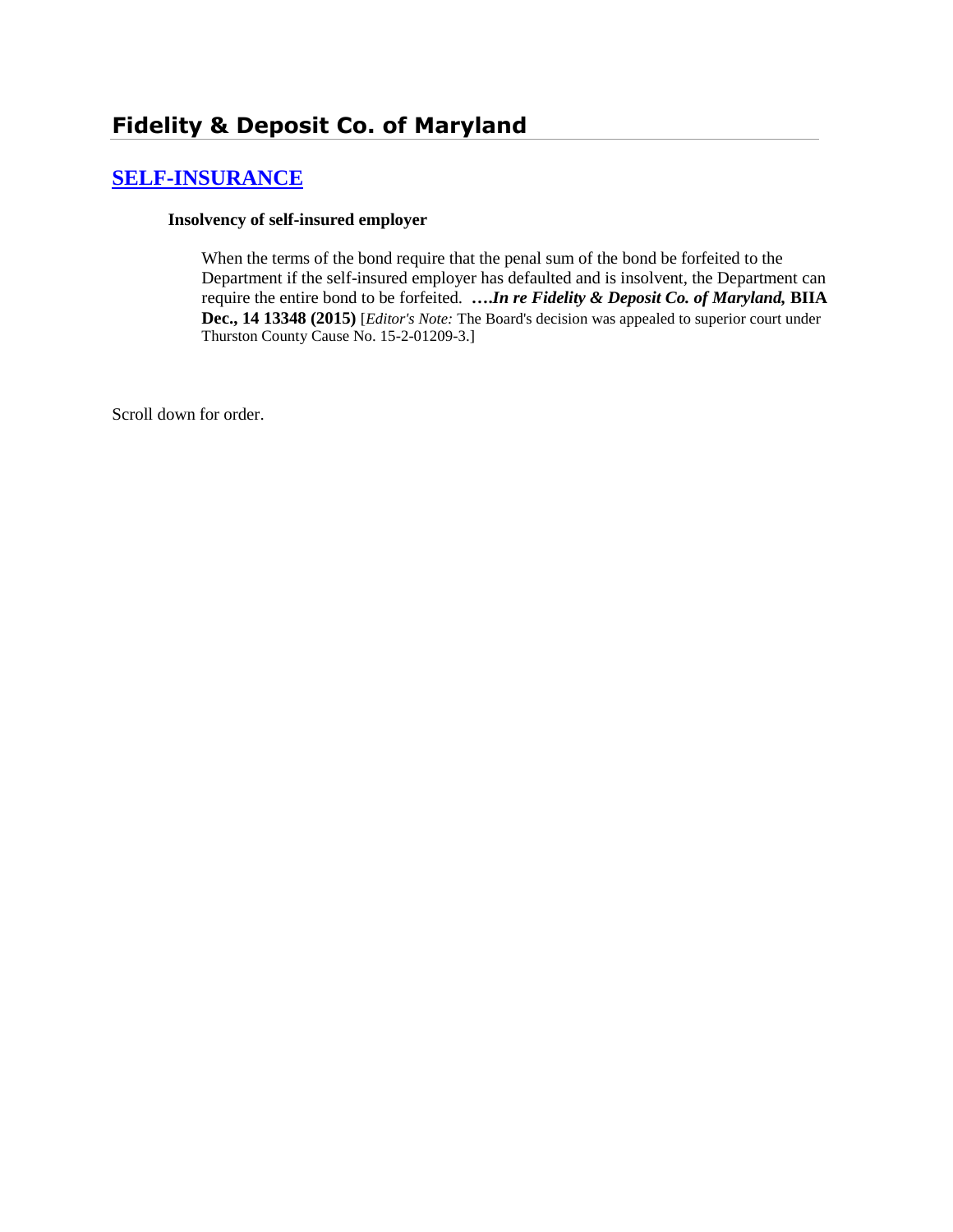#### **BEFORE THE BOARD OF INDUSTRIAL INSURANCE APPEALS STATE OF WASHINGTON**

**) )**

**)**

**IN RE: FIDELITY AND DEPOSIT COMPANY OF MARYLAND**

**DOCKET NO. 14 13348**

**FIRM NO. 706,153-00 ) DECISION AND ORDER**

APPEARANCES:

Firm, Fidelity and Deposit Company of Maryland, by Yusen & Friedrich, per Alexander Friedrich

Self-Insured Employer, Spiegel, Inc., DBA Eddie Bauer, Inc. None

Department of Labor and Industries, by The Office of the Attorney General, per Penny L. Allen

The firm, Fidelity and Deposit Company of Maryland (Fidelity), filed an appeal with the Board of Industrial Insurance Appeals on March 19, 2014, from an order of the Department of Labor and Industries dated January 16, 2014. In this order, the Department determined that Spiegel, Inc., (Spiegel) failed to pay assessments or file mandatory reports with the Department and that it had notified the Department it was defaulting on its self-insured obligation. Under RCW 51.14.060 and WAC 296-15-125, the Department assumed jurisdiction of Spiegel's claims and made demand on Spiegel's surety, Fidelity, for the entire penal sum of Spiegel's surety bond in the amount of \$460,000. The Department order is **AFFIRMED**.

#### **DECISION**

#### **A. Procedural Background**

As provided by RCW 51.52.104 and RCW 51.52.106, this matter is before the Board for review and decision. Fidelity filed a timely Petition for Review of a Proposed Decision and Order issued on March 6, 2015, on cross-motions for summary judgment by Fidelity and the Department. The industrial appeals judge affirmed the January 16, 2014 Department order.

We agree with our industrial appeals judge that Fidelity is liable to the Department for the full penal sum of the surety bond. Its principal, Spiegel, Inc., defaulted on its self-insured obligations and was insolvent. We granted review to reaffirm our decision in *In re Great American Insurance*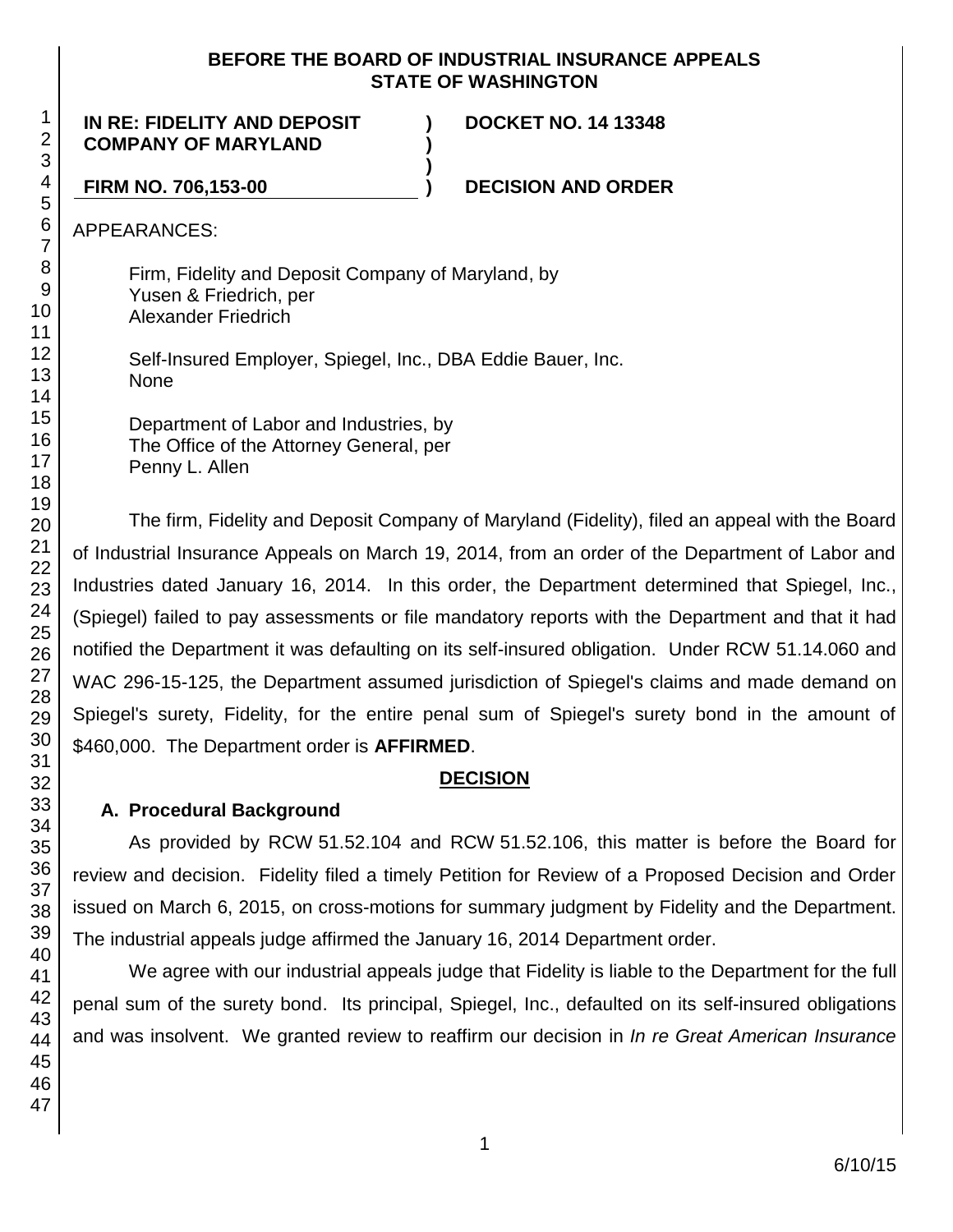*Co.<sup>1</sup>* and to address the additional issues raised by Fidelity in this appeal: that the Department's order is barred by statute of limitations and is an unenforceable penalty.

We fully resolve this appeal on the basis of the cross-motions for summary judgment filed by Fidelity and the Department. In reaching our decision, we considered:

- 1. Fidelity's Notice of Appeal.
- 2. The Jurisdictional History, as amended, stipulated to by the parties on June 18, 2014.
- 3. The Department's Motion for Summary Judgment and Memorandum Supporting.
- Declaration of James Nylander and attached Exhibits 1 through 5.
- 5. Fidelity's Response in Opposition to the Department's Motion for Summary Judgment.
- 6. Declaration of Paul Friedrich in opposition to the Department's Motion for Summary Judgment and Exhibit A attached thereto.
- 7. Fidelity's Motion for Summary Judgment.
- 8. Declaration of Paul Friedrich in Support of Fidelity's Motion for Summary Judgment, and attached Exhibits A through L.
- 9. Department's Response to Fidelity's Motion for Summary Judgment.
- 10. Fidelity's Reply in Support of its Motion for Summary Judgment.
- 11. Department of Labor and Industries' Reply in Support of its Motion for Summary Judgment.
- 12. The transcript of oral argument of the parties held on December 5, 2014.
- 13. Arguments contained in Fidelity's Petition for Review.
- 14. Argument contained in the Department's Response to Fidelity's Petition for Review.

The material facts are not disputed.

# **B. Substantive Facts**

Between January 1, 1997, and February 10, 2003, Spiegel was a self-insured employer with the Department of Labor and Industries. Spiegel, Inc., did business in Washington as the retail clothing store known as Eddie Bauer.

Under RCW 51.14.020(2), the Department required Spiegel to supplement its self-insured financial ability by depositing a surety bond with the Department. It initially provided a bond written by United Pacific Insurance Company (United Pacific), but replaced that bond effective

l BIIA Dec., 09 22005 (2011).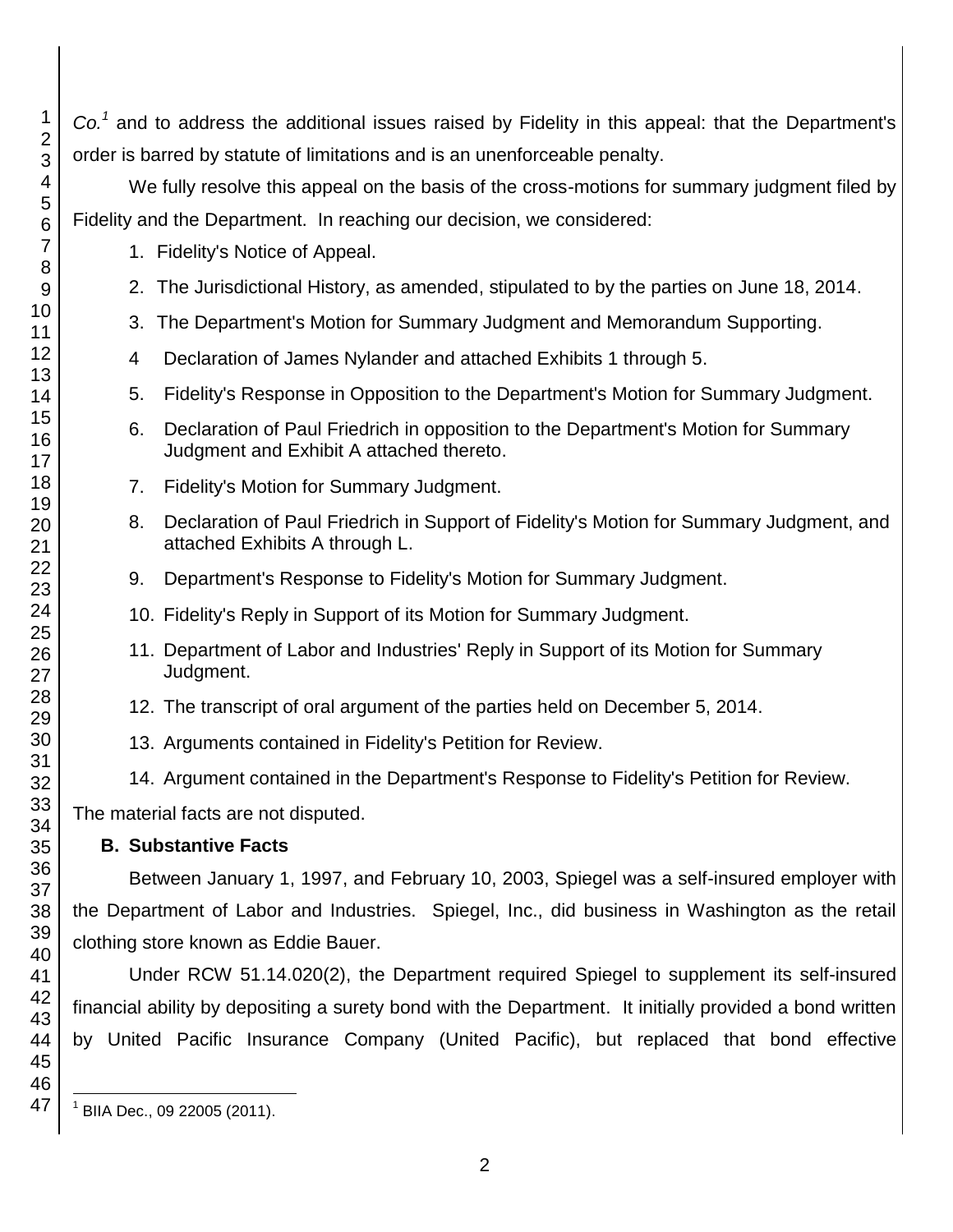December 27, 1997, with a bond written by Fidelity. The Department released its interest in the United Pacific bond, returning it to United Pacific on February 28, 1998.

The Fidelity bond states:

3. The condition of this obligation is that the principal, as a self-insurer, may default in its obligation under the provision of the Industrial Insurance Act of the State of Washington, Title 51 RCW, as now or amended. If the principal, as a certified selfinsurer, will pay all sums that become due according to the provisions of the Industrial Insurance Act, this obligation shall be null and void; otherwise to remain in full force.

4. The surety agrees that the obligation of this bond shall cover and extend to all past, present, existing and potential liability of said principal, incurred as a self-insurer, to the extent of the penal sum of the bond without regard to specific injuries, date or dates of injury, happenings or events.

6. If the principal shall suspend payments or shall become insolvent or a receiver shall be appointed for its business, the undersigned surety will become liable to the Department of Labor and Industries to the extent of the bond without regard to any proceedings for the liquidation of said principal. If the principal otherwise defaults after 10 days demand, on any payments or obligations due under the provisions of the Industrial Insurance Act, as now or amended, the surety will become liable to the Department to the extent of the bond. The surety agrees that any payment of its liability under this bond will only be made directly to the Department of Labor and Industries.

. . . .

. . . .

10. This bond is continuous in form and will remain in full force and effect unless terminated in the manner hereinafter provided. If the bond is terminated, it is understood and agreed that the surety will remain liable, under the provisions of this bond, for future payments on covered obligations incurred prior to the termination. The surety shall be released from its liability if the principal provides replacement surety acceptable to the Department for payment of the obligations covered by the bond. $2$ 

On March 17, 2003, Spiegel filed for Chapter 11 protection in bankruptcy court. On the same day, the Department wrote Spiegel a letter communicating it knew of the Chapter 11 bankruptcy filing and requested a copy of the petition and a letter of intent about payment of benefits on claims filed by Spiegel employees during the self-insured period. Spiegel responded to the Department by letter on March 21, 2003, stating it intended to continue payment of benefits on workers' compensation claims that occurred during the self-insured period.

46 47

 2 Exhibit 1 to Declaration of James Nylander in support of Department's summary judgment motion.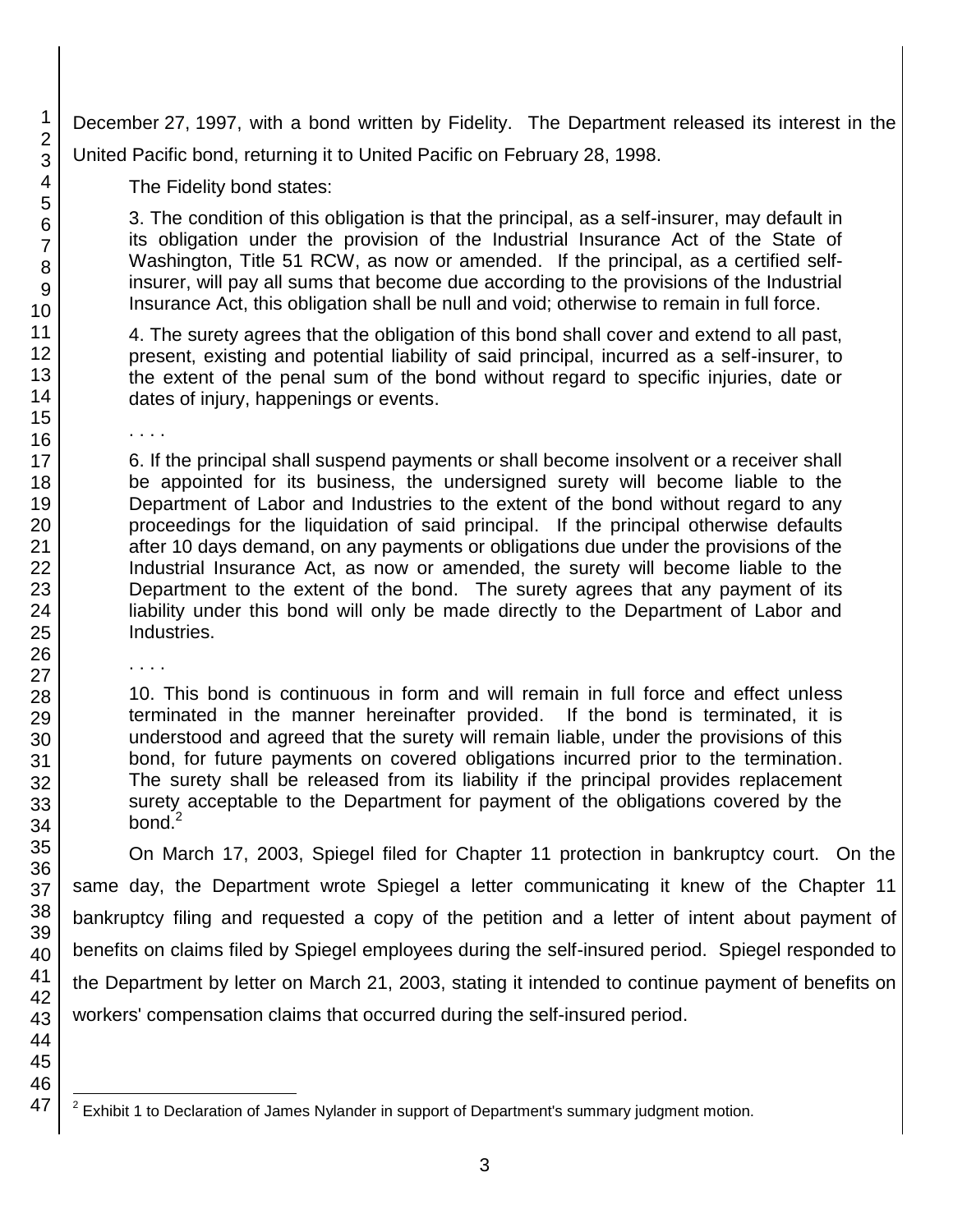In 2005, Spiegel sold off its Eddie Bauer assets to a corporation named Eddie Bauer Holdings, Inc. Eddie Bauer Holdings, Inc., covered its workers through the Washington State Fund.

On November 1, 2005, Fidelity wrote a letter to the Department stating that Fidelity was canceling its \$460,000 surety bond effective December 27, 2005. The Department acknowledged Fidelity's notice of cancelation of its bond by letter dated November 18, 2005. In its letter, the Department informed Fidelity the bond would continue to remain in full force and effect for any industrial injury or occupational disease that might have occurred during the period of Spiegel's self-insured operations in Washington up to the penal sum of the bond, regardless of its cancelation.

Four years later, on November 2, 2009, Spiegel notified the Department it would no longer administer any of its self-insured claims; had suspended further payment of benefits; and tendered administration of its claims to the Department.

On November 3, 2009, the Department of Labor and Industries sent a letter to Fidelity regarding Spiegel's decision to default on their self-insured obligations and demanded Fidelity remit the entire penal sum (\$460,000) of the bond to the Department.

On December 7, 2009, the Department closed the only self-insured claim of Spiegel's that was then open. As part of its claim closure, the Department paid out \$24,454.17 in benefits, of which \$21,810.51 was for a permanent partial disability award and interest and the remainder for medical treatment.

Spiegel failed to file required quarterly self-insurer reports as required by WAC 296-15-221 for the fourth quarter of 2009; first, second, third, and fourth quarters of 2010; and first, second, and third quarters of 2011, and failed to pay quarterly self-insurer assessments, as required by WAC 296-15-223 through 229, corresponding to said quarters totaling \$2,357.39.

On January 16, 2014, the Department issued its Notice of Decision in which it made demand on Fidelity for \$460,000, the full penal sum of the bond.

#### **C. Analysis**

Fidelity disputes the Department's right to the full penal sum of the bond based on several arguments. First, it contends that because it canceled or terminated the bond before its principal defaulted, it can only be liable for actual damages incurred by the Department, and this is limited to approximately \$24,000 in unpaid benefits and approximately \$2,000 in unpaid assessments. As part of this argument, Fidelity acknowledges it may become indebted to the Department for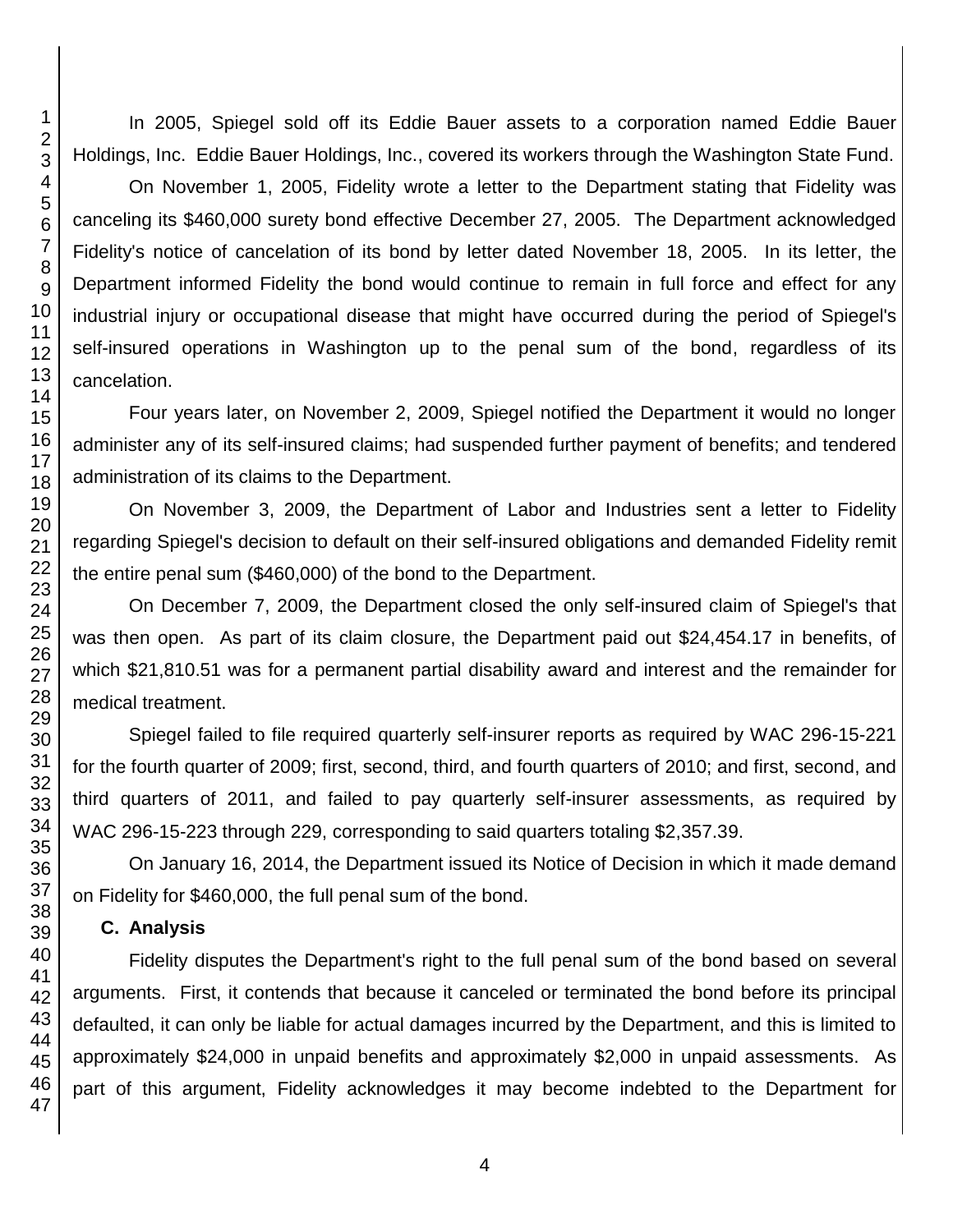additional sums, up to the full penal amount, but **only** if the Department pays out benefits on claims arising from Spiegel's self-insured period. To further support its position, Fidelity argues that the Department's decision to demand the full penal sum of the bond is an unenforceable penalty under Washington surety law. Finally, Fidelity argues that the Department's ability to demand for reimbursement of claim costs is barred by the statute of limitations in RCW 51.16.190, and its claim for assessments is barred by RCW 51.48.131. We address Fidelity's statute of limitations argument

### 1. The Department's demand is not barred by RCW 51.16.190 or RCW 51.48.131.

Fidelity asserts RCW 51.16.190 bars the Department's ability to recover claim costs paid in the 2009 decision because the Department did not properly make demand on the bond within three years of payments made on the self-insurer's behalf. This argument improperly applies statutes not applicable to self-insured employers. Chapter 51.16 RCW governs the Department authority to collect premiums and assessments owed by **state fund** employers. Chapter 51.14 RCW governs the Department's relationship with self-insured employers. Only one reference to Chapter 51.14 RCW appears in Chapter 51.16 RCW. That occurs at RCW 51.16.120(2) and is the product of a 2010 legislative amendment<sup>3</sup> that addresses how the Department will compute a state fund employer's share of pension cost where the pension was awarded due to cumulative effects and a portion of the worker's history was with a self-insured employer who has defaulted or had its certification withdrawn.

The inapplicability of RCW 51.16.190(2) is further seen because it references assessments under RCW 51.48.120. Chapter 51.48 RCW embodies the instances where the Legislature has given the Department authority to assess or recover a penalty. RCW 51.48.120 authorizes the Department to issue a notice of assessment if an employer should default in any payment to the **state fund**. The other sections referred to in RCW 51.16.190 refer to the premiums owed by a state fund employer.

Fidelity's argument that the Department is barred by RCW 51.48.131 from recovering amounts attributable to self-insured assessments misperceives self-insured assessments under RCW 51.14.077 and WAC 296-15-221 through 229 as if they were an assessment subject to RCW 51.48.131. The argument also contradicts rules of statutory construction. RCW 51.48.131 applies **only** to the Department's recovery of monies owed by a defaulting **state fund** employer.

l RCW 51.16.120(2) was added in the same bill that added subparagraph (3) to RCW 51.14.060.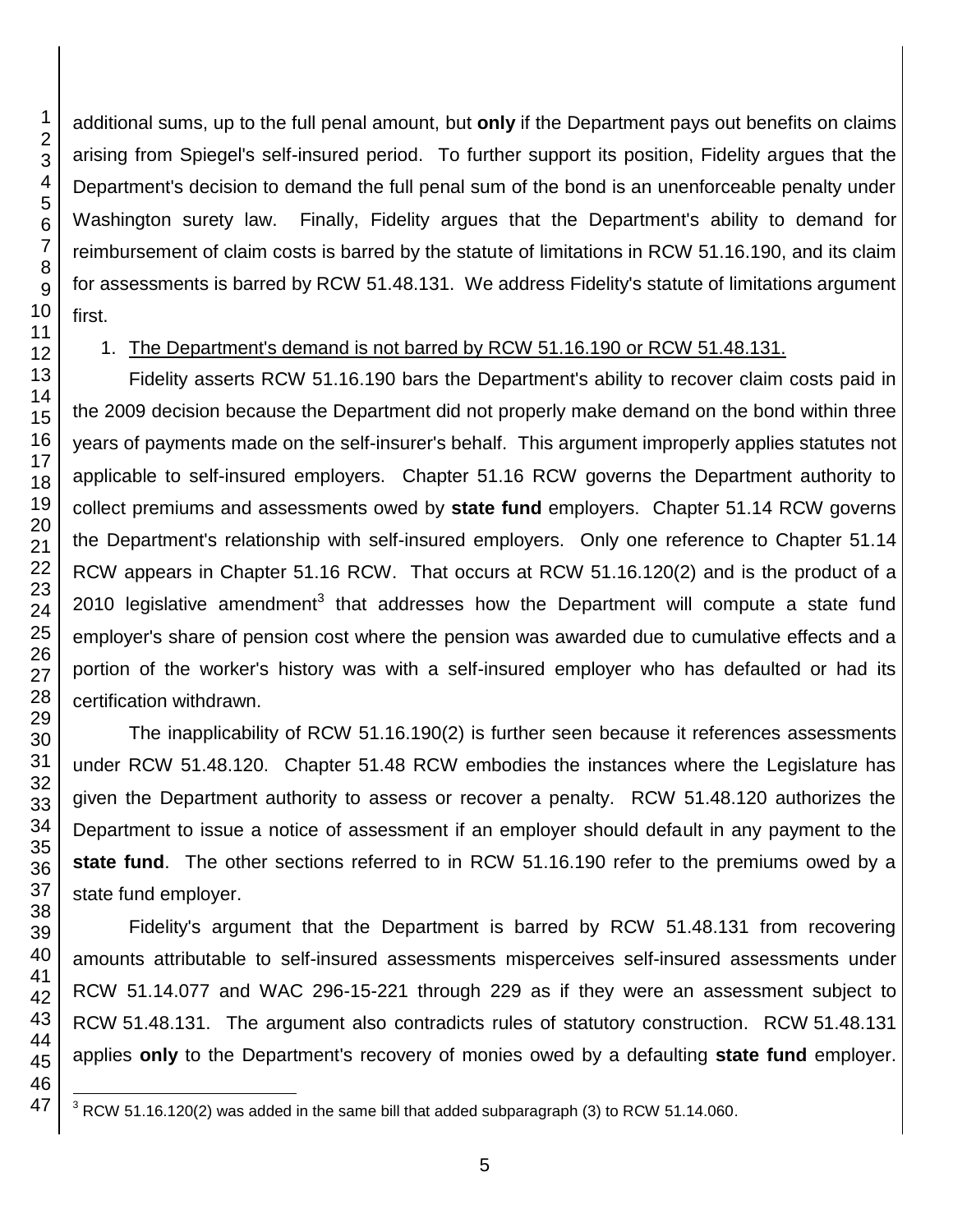This conclusion is further supported because when the Legislature added RCW 51.48.131 in 1985.<sup>4</sup> special statutes (Chapter 51.14 RCW) applicable to employers opting to self-insure had been in place for nearly a decade and a half. In those special statutes, the Legislature prescribed a separate and specific remedy for the Department when a self-insurer pays none of its claim obligations or self-insured assessments: decertification and taking control of whatever security the self-insured tendered in consideration of being granted self-insured status.<sup>5</sup> Applying the rule of statutory construction that says where a general statute and a subsequent special statute relate to the same subject matter, the provisions of Chapter 51.14 will prevail unless it appears the Legislature expressly intended to make the general statute controlling.<sup>6</sup> Nothing in RCW 51.48.131 evidences an intent of the Legislature that it apply to self-insurers.

2. Fidelity is liable to the Department for the penal sum of the bond based on the clear language of the bond because Spiegel was both insolvent and defaulted.

Fidelity contends that to limit its liability all that is required is to send a notice of cancelation to the Department. It argues that once written notice of cancelation was provided, the bond and statute governing termination clarify that the surety's future liability is limited to actual benefits paid out by the Department and nothing more.

The Department contends that RCW 51.14.060 and WAC 296-15-125 are controlling and say the surety is liable for the bond's penal sum when the self-insured employer fails to pay benefits, suspends benefits, or defaults. The only way Fidelity could have escaped liability was if a replacement bond had been put in place after termination. Fidelity does not dispute that the cancelation letter was issued without a replacement bond to cover Spiegel's obligations.

Beyond citing to RCW 51.14.060 and WAC 296-15-125, the Department argues our decision *In re Great American Insurance Co.<sup>7</sup>* is on point with the facts of the present appeal and should be followed. In *Great American*, we held that the surety, Great American Insurance, was liable for the penal sum of the principal's bond after the self-insurer, Avado, became insolvent under the bond and applicable statutes in early 2008 upon filing for Chapter 11 bankruptcy protection. Shortly after Avado's Chapter 11 filing, Great American notified the Department it was terminating the bond effective April 16, 2008. Similar to the present case, the Department initially took no action since companies in Chapter 11 often remain in business and keep current in their financial obligations.

 BIIA Dec., 09 22005 (2011).

l  $^{4}$  Laws of 1985 c 315 § 7.

RCW 51.14.060.

 *State v. Conte*, 159 Wn.2d 797, 803 (2007), citing *Port Townsend Sch. Dist. v. Brouillet*, 21 Wn. App. 646, 655(1978).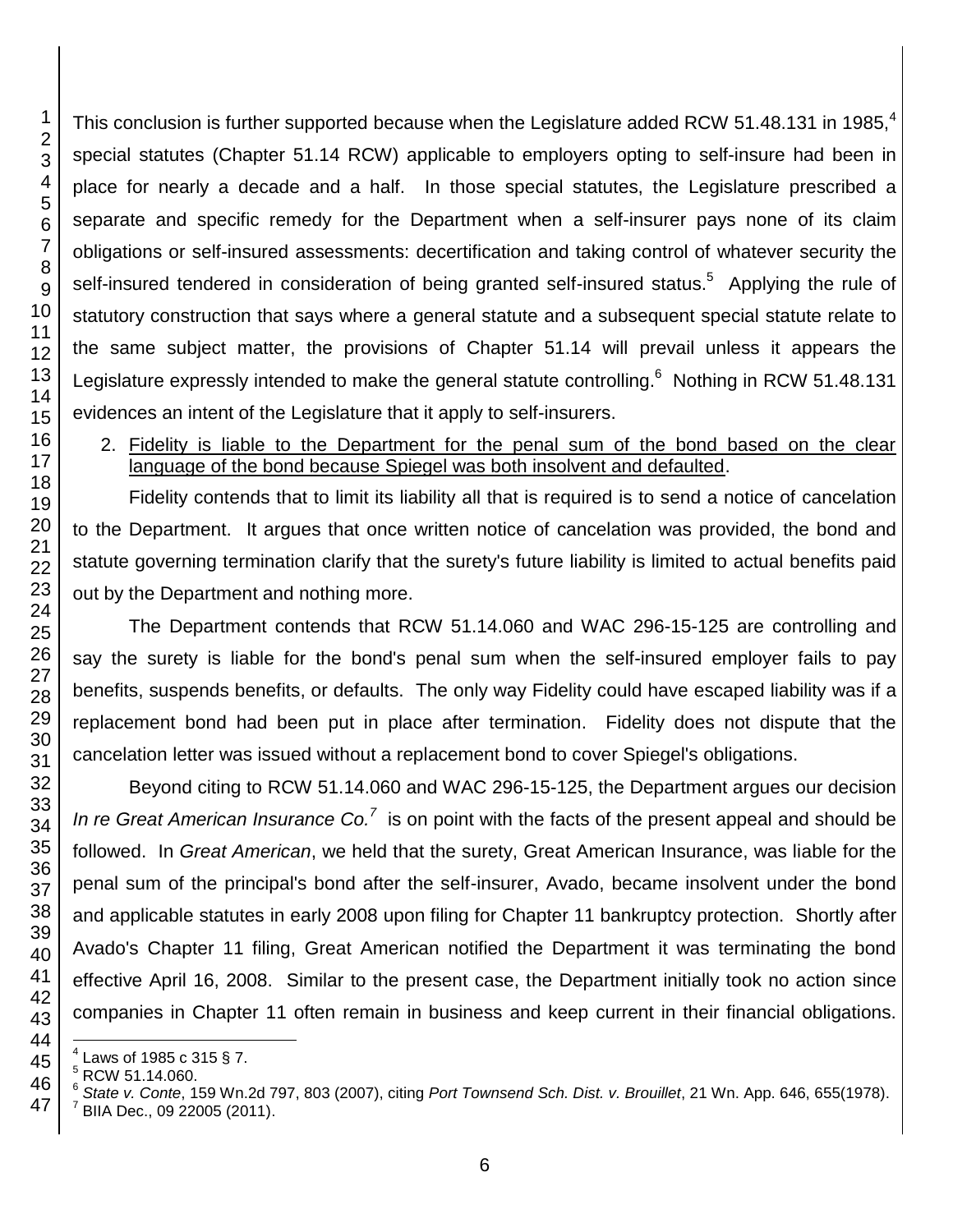On April 20, 2009, Avado converted its Chapter 11 bankruptcy to a Chapter 7. On July 29, 2009, the Department ordered payment of the penal sum of the bond even though Avado had no open claims or unsatisfied claim costs when it converted its bankruptcy.

In *Great American*, we held the terms of the bond required payment of the entire penal sum to the Department because the self-insured employer became insolvent, and this was so even though there were no uncompensated claim costs. We explained

Self-insured employers in the State of Washington are responsible for future costs of any claim that occurred during the time they held self-insured status . . . . It is not unusual for an injured worker to reopen a claim upon a showing of worsening, or for an occupational disease to be diagnosed well after exposure to the conditions that resulted in the disease. Because Avado no longer holds the status of a self-insured employer, is insolvent, and no longer in existence, the Department is responsible for administration of claims pursuant to RCW 51.14.060. The contractual obligation assumed by GAIC to surrender the penal sum of the bond to the Department if the principal became insolvent, is consistent with the Department's obligation to administer claims as necessary in the future.

The bond issued by Fidelity, like the bond issued by Great American, unambiguously provides that if the principal suspends payment or becomes insolvent, the surety will become liable to the Department for the bond. Fidelity contends, though, that *Zargar v. Columbia Casualty Co.*,<sup>8</sup> and White & Bollard v. Standard Acc. Ins. Co.,<sup>9</sup> compel a different result, arguing that both stand for the proposition that a surety is only liable for conduct occurring between the effective dates of the surety's bond. Fidelity's reliance on *Zargar* and *White & Bollard* is premised on its belief that its November 2005 notice of cancelation released it from liability. Fidelity's argument ignores the plain language of the bond. It states, at paragraph 6, that "[i]f the principal shall suspend payments or shall become insolvent . . . the undersigned surety will become liable to the Department of Labor and Industries to the extent of the bond." At paragraph 10, the surety shall be released from its liability only if the principal "provides replacement surety acceptable to the Department for payment of the obligations covered by the bond . . . ." We find our holding in *Great American* to be consistent with the Washington Supreme Court's holdings in *Zargar* and *White & Bollard,* and reject Fidelity's argument.

l *181 Wash. 487 (1935).*

 $^9$  175 Wash. 174 (1933).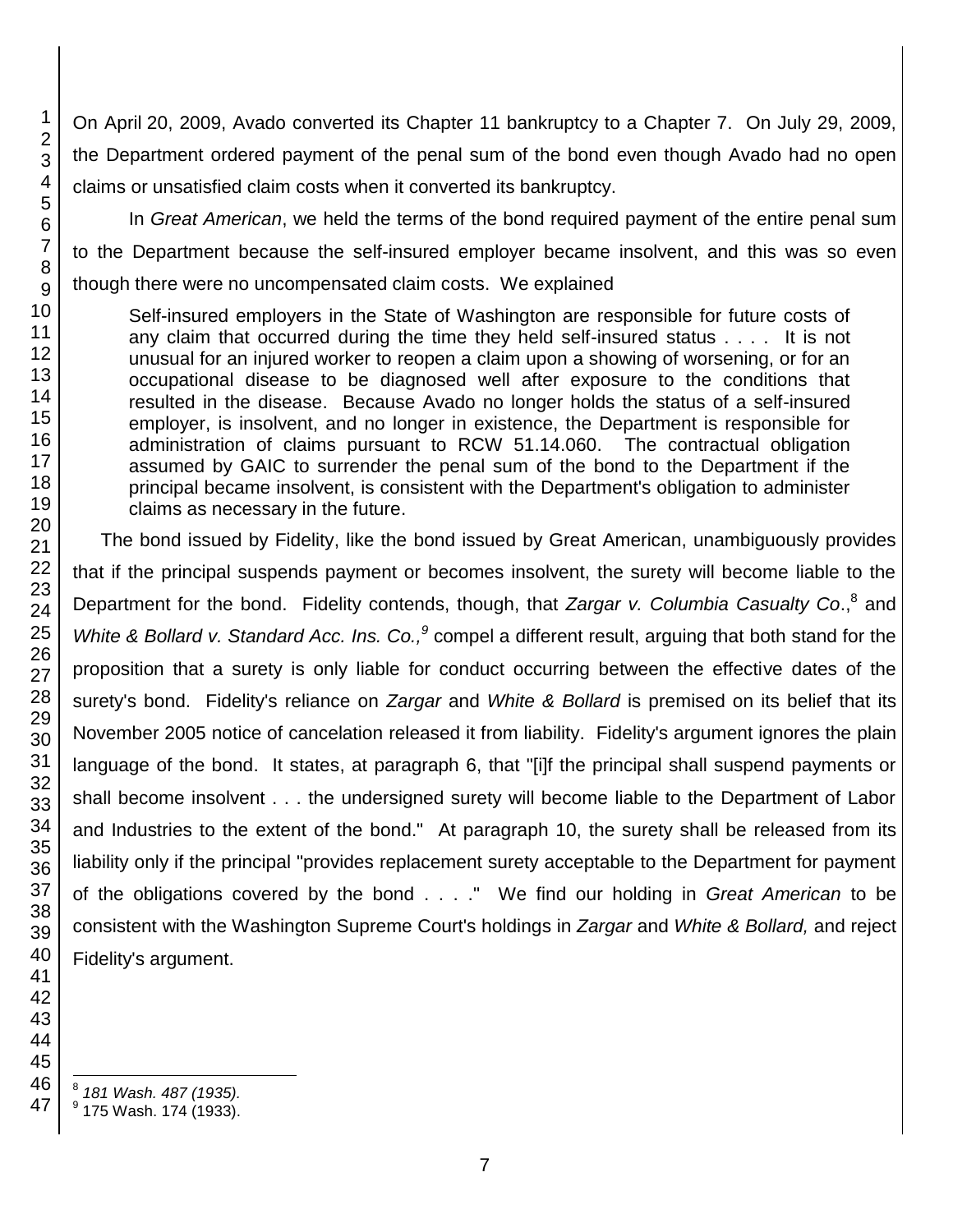#### 3. The Department's demand for the bond's penal sum is not a prohibited penalty or forfeiture.

The plain language of the Industrial Insurance Act's self-insurance provisions evidences a legislative intent that the state fund not subsidize self-insurers. When deciding whether to certify an employer as a self-insurer, the Legislature provided the Department with the authority, codified at RCW 51.14.020(2)(a), to require the tender of money, securities, letter of credit, or a bond "in an amount reasonably sufficient in the director's discretion insure payment of reasonably foreseeable compensation and assessments" as a condition of certifying an employer as a self-insurer. This language dates back to 1971 when the Legislature first authorized employers to self-insure workers' compensation claims.<sup>10</sup> The Legislature knew at that time, and it remains the case today, that a worker's claim, once filed, is subject to reopening for provision of benefits for the worker's lifetime. While financial liability does not always arise after a claim has been closed, legal liability exists for decades. In apparent acknowledgement of this dichotomy, the Legislature provided guidance to the Department on what it believed a minimum reasonably sufficient amount of security should be: "not less than the employer's normal expected annual claim liabilities and in no event less than one hundred thousand dollars."<sup>11</sup>

Neither the Department nor Fidelity mentioned subparagraph (9) of WAC 296-15-121. We do because we find it informative in resolving this issue.

- (9) **When could the department consider releasing surety to a former self insurer or its successor?**
	- (a) The department **may** consider releasing surety to a former self insurer or its successor when all of the following have occurred:
		- (i) All claims against the self insurer are closed; and
		- (ii) the self insurer has been released from quarterly reporting for at least ten years.
	- (b) If the department releases surety, the former self insurer remains responsible for claim reopenings and new claims filed for occupational disease incurred during the period of self insurance.
	- (Emphasis added.)

Significantly, the rule does not **guarantee** a surety will be released after ten or more years, even where the former self-insurer has demonstrated long-term responsibility over its continuing obligations.

l

Laws of 1971, Ex. Sess. c 289.

RCW 51.14.020(2)(a).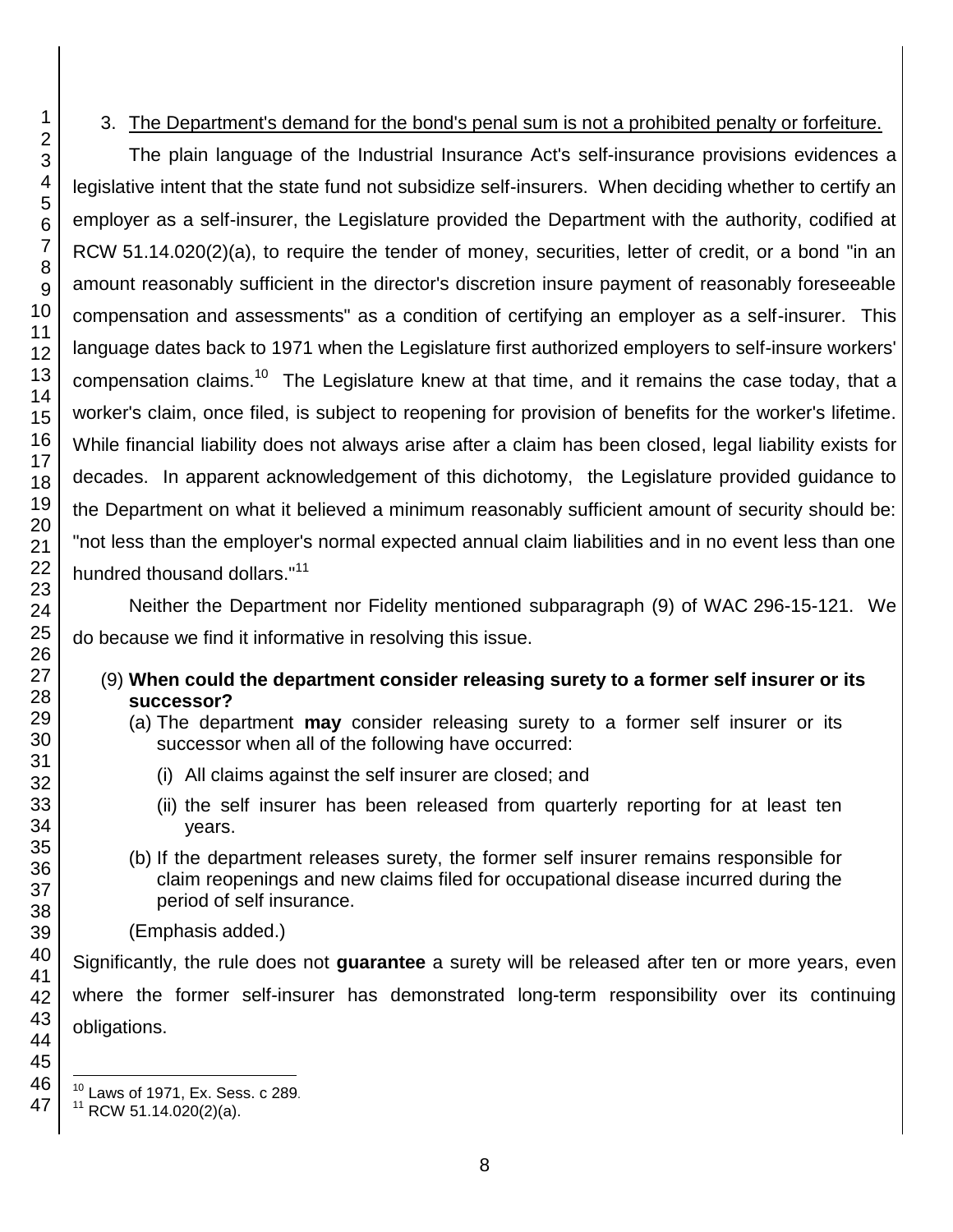At one point in its argument of unenforceable penalty or forfeiture, Fidelity concedes that a lump sum damages provision in a contract **is** enforceable **if** it represents liquidated damages. For a liquidated damages clause to be enforceable the harm caused by default must be difficult or impossible to estimate and the amount penal sum must be a reasonable forecast of damages.<sup>12</sup> Fidelity's position is that its penal bond bears no reasonable relationship to actual anticipated damages. That position, though, fails to recognize that Spiegel's self-insured liability is not yet extinguished and will not be until all employees whose claims were incurred between January 1, 1997, and February 10, 2003, have died. When RCW 51.14.020, WAC 296-15-121, and the language of Fidelity's bond are considered in this inescapable fact, we conclude that the penal sum of Fidelity's is for liquidated damages.

Based on the undisputed facts, we conclude that the Department's January 16, 2014 order demanding Fidelity remit the entire penal sum of Spiegel's surety bond for \$460,000 because of Spiegel's defaulting on its self-insured obligations is correct as a matter of law. We affirm.

## **FINDINGS OF FACT**

- 1. On June 18, 2014, an industrial appeals judge certified that the parties agreed to include the Jurisdictional History, as amended, in the Board record solely for jurisdictional purposes.
- 2. The pleadings and evidence submitted by the parties demonstrate there is no genuine issue on any material fact.
- 3. As a self-insured employer, the Department required Spiegel Inc., DBA Eddie Bauer, Inc., (Spiegel) to provide surety to insure its self-insured obligations to the Department. Spiegel elected to meet its surety obligation through the provision of a surety bond. In 1997, Spiegel replaced its original bond with a bond provided by Fidelity and Deposit Company of Maryland (Fidelity), and Spiegel, as principal, and Fidelity, as surety, posted Self-Insurer's Bond No. 8081076. During the next seven years, the Department required an increase in the amount of the bond three times. In 2002 and thereafter, the penal sum of the bond was \$460,000.
- 4. Self-Insurer's Bond No. 8081076, paragraph 6, provides that if the principal shall suspend payments or become insolvent, the surety becomes liable to the Department to the extent of the bond without regard to any proceedings for the liquidation of the principal. Paragraph 10 provides that the surety shall be released from its liability only if the principal provides replacement surety acceptable to the Department for payment of the obligations covered by the bond.

<sup>&</sup>lt;sup>12</sup> PFR at p. 20, citing *Idaho Plumbers and Pipefitters Health and Welfare Fund v. United Mechanical Contractors, 875 F.2d 212 (9th Cir. 1989).*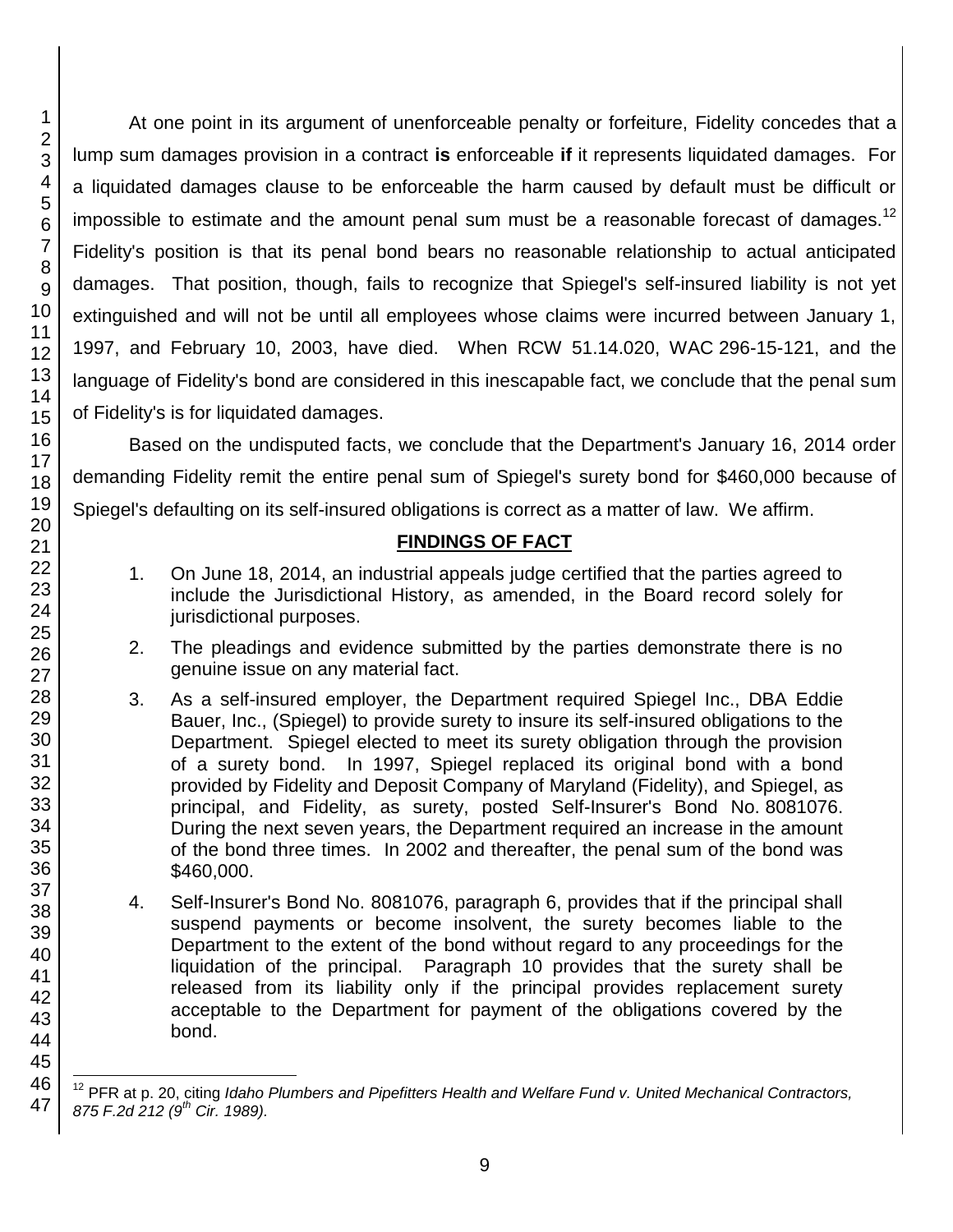- 5. On March 17, 2003, Spiegel filed a Chapter 11 petition in bankruptcy court.
- 6. On March 21, 2003, Spiegel represented to the Department it would continue payment of benefits on workers' compensation claims during the period in which Spiegel was a self-insured employer, January 1, 1997, through February 10, 2003.
- 7. On November 1, 2005, Fidelity sent a letter to the Department stating that it was canceling the bond effective December 27, 2005. Spiegel provided no replacement surety for payment of the obligations covered by the bond.
- 8. By e-mail dated November 2, 2009, the Department was informed that Spiegel was no longer an operating business and would no longer administer its claims. As of November 2, 2009, Spiegel ceased filing quarterly reports and annual reports, and ceased payment of assessments to the Department. As of November 2, 2009, Spiegel was insolvent and had defaulted on its self-insured obligations to the Department.
- 9. After Spiegel's default, the Department assumed jurisdiction over all open claims and paid benefits to injured workers. At the time of default, Spiegel had one open claim. The Department paid \$24,454.17 in this claim. Spiegel also failed to pay an estimated \$2,357.39 in assessments for the fourth quarter of 2009, first, second, third, and fourth quarters of 2010, and first, second, and third quarters of 2011.
- 10. On January 16, 2014, the Department issued an order determining that Spiegel failed to pay assessments or file mandatory reports with the Department and that it had notified the Department it was defaulting on its self-insured obligation. Therefore, under RCW 51.14.060 and WAC 296-15-125, the Department assumed jurisdiction of Spiegel's claims and made demand upon Spiegel's surety, Fidelity and Deposit Company of Maryland, for the entire penal sum of Spiegel's surety bond in the amount of \$460,000.

#### **CONCLUSIONS OF LAW**

- 1. The Board of Industrial Insurance Appeals has jurisdiction over the parties and subject matter in this appeal.
- 2. No material facts are in dispute and the parties are entitled to a decision as a matter of law as contemplated by CR 56.
- 3. As of November 2, 2009, Spiegel defaulted on its obligations to the Department and became insolvent within the meaning of RCW 51.14.060 and WAC 296-15- 121(8).
- 4. Under Self-Insurer's Bond No. 8081076, Fidelity became liable to the Department of Labor and Industries for the penal sum of \$460,000 when Spiegel defaulted on its self-insured obligations and became insolvent because of its bankruptcy action.